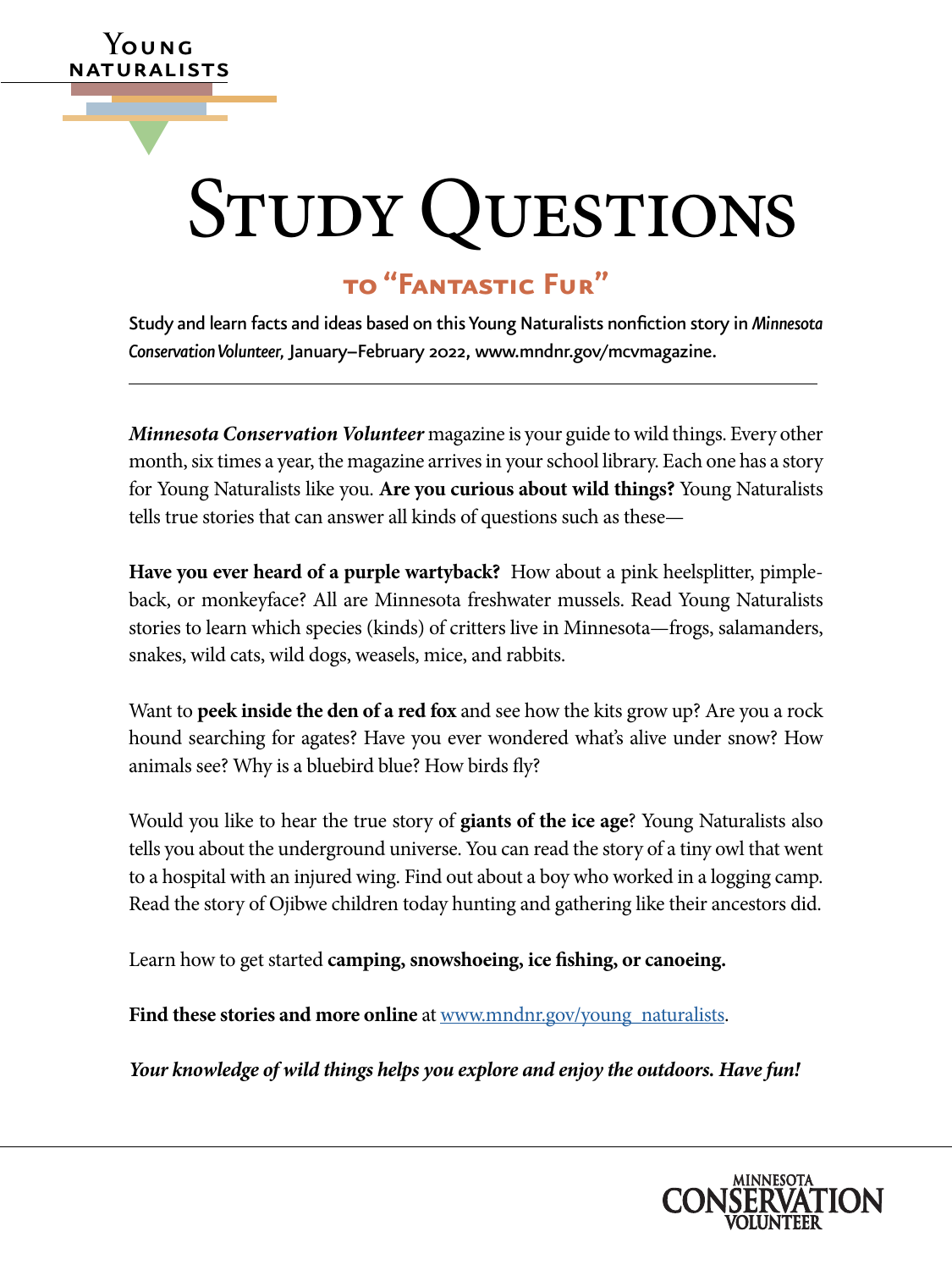# **"Fantastic Fur" Study Questions**

Study and learn facts and ideas based on this Young Naturalists nonfiction story in *Minnesota Conservation Volunteer,* January-February 2022, [www.mndnr.gov/magazine](http://www.mndnr.gov/magazine). Click on past issues.



# **1. Name three benefits fur provides?** \_\_\_\_\_\_\_\_\_\_\_\_\_\_\_\_\_\_\_\_\_\_\_\_\_\_\_\_\_\_\_

\_\_\_\_\_\_\_\_\_\_\_\_\_\_\_\_\_\_\_\_\_\_\_\_

#### **2. Match the hair parts with the function:**

| Guard hairs      | Send signals from the hairs to the brain                              |
|------------------|-----------------------------------------------------------------------|
| Underhairs       | Give the animal color, protect from injurr due to rubbing, shed water |
| Cortex           | Holds pigment and moisture                                            |
| Sebaceous glands | Secrete oil                                                           |
| Nerves           | Insulate, keep skin dry                                               |

\_\_\_\_\_\_\_\_\_\_\_\_\_\_\_\_\_\_\_\_\_\_\_\_\_\_\_\_\_\_\_\_\_\_\_\_\_\_\_\_\_\_\_\_\_\_\_\_\_\_\_\_\_\_\_\_\_\_\_\_\_\_\_\_\_\_\_\_\_\_

#### **3. What part of a hair gives color?**

a. medulla b. cortex c. cuticle

\_\_\_\_\_\_\_\_\_\_\_\_\_\_\_\_\_

**4. Name three ways a deer's winter hair is different from its summer hair. It is longer, it is hollow, it is filled with air.** \_\_\_\_\_\_

\_\_\_\_\_\_\_\_\_\_\_\_\_\_\_\_\_\_\_\_\_\_\_\_\_\_\_\_\_\_\_\_\_\_\_\_\_\_\_\_\_\_\_\_\_\_\_\_\_\_\_\_\_\_\_\_\_\_\_\_\_\_\_\_\_\_\_\_\_\_

**5. What kinds of hair helps a mammal sense objects around them?**

\_\_\_\_\_\_\_\_\_\_\_\_\_\_\_\_\_\_\_\_\_\_\_\_\_\_\_\_\_\_\_\_\_\_\_\_\_\_\_\_\_\_\_\_\_\_\_\_\_\_\_\_\_\_\_\_\_\_\_\_\_\_\_\_\_\_\_\_

**6. The ability to trap air in fur is called?**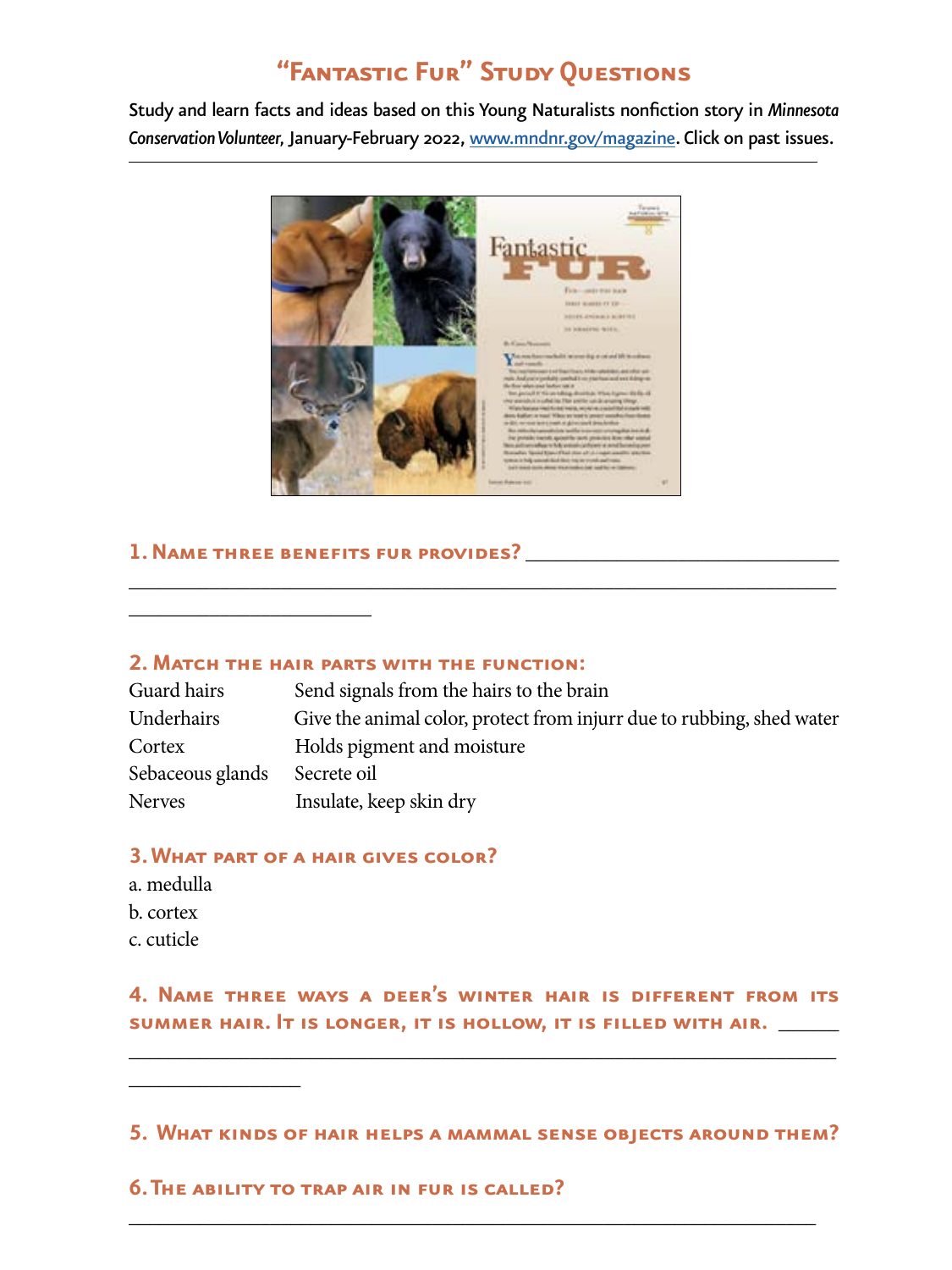#### **7. How does a beaver benefit by trapping air in its fur?**

## **8. True or false: Mammals use hair to sense food in the ocean.**

**9.** \_\_\_\_\_\_\_\_\_\_\_\_\_\_\_\_\_\_\_\_\_\_\_\_\_\_\_\_\_\_\_\_\_\_\_\_\_\_\_\_\_\_\_\_\_\_\_\_\_\_\_\_\_\_\_\_\_\_\_\_\_\_\_\_\_\_

\_\_\_\_\_\_\_\_\_\_\_\_\_\_\_\_\_\_\_\_\_\_\_\_\_ **and**\_\_\_\_\_\_\_\_\_\_\_\_\_\_\_\_\_\_\_\_\_\_\_\_\_\_\_\_\_\_\_\_\_\_**help** 

**cats sneak up on their prey by providing camouflage in habitats with lots of different colors and textures.** 

## **10. True or false: Sea otters are native to Minnesota.**

## **11. Which has longer whiskers: wild dogs or wild cats?**

#### **12. How do mammals use piloerection?**

- a. To signal aggression.
- b. To trap air near their skin.
- c. To sense objects around them.
- d. All of the above.
- e. a & b.

**CHALLENGE QUESTION:** On the time line below, mark the approximate time for each of these events:

- A. The age of the oldest known mammal fossils.
- B. The period during which small, furry mammals became abundant.
- C. When Spinolestes xenarthrosus was alive.

**\_\_\_\_x\_\_\_\_\_\_\_\_\_\_\_\_\_\_\_\_\_\_\_\_\_\_\_\_\_\_\_x\_\_\_\_\_\_\_\_\_\_\_\_\_\_\_\_\_\_\_\_\_ 200 Million Years ago 100 Million years ago Today**

#### **Minnesota Comprehensive Assessments Practice Items**

**1. What is the difference between hair and fur?** \_\_\_\_\_\_\_\_\_\_\_\_\_\_\_\_\_

**2. Name one thing besides hair that makes mammals different from other animals.**

\_\_\_\_\_\_\_\_\_\_\_\_\_\_\_\_\_\_\_\_\_\_\_\_\_\_\_\_\_\_\_\_\_\_\_\_\_\_\_\_\_\_\_\_\_\_\_\_\_\_\_\_\_\_\_\_\_\_\_\_\_\_\_\_\_\_\_\_

**3. Name three ways the story tells us that the color of fur helps an animal survive?** \_\_\_\_\_\_\_\_\_\_\_\_\_\_\_\_\_\_\_\_\_\_\_\_\_\_\_\_\_\_\_\_\_\_\_\_\_\_\_\_\_\_\_\_\_\_\_\_

\_\_\_\_\_\_\_\_\_\_\_\_\_\_\_\_\_\_\_\_\_\_\_\_\_\_\_\_\_\_\_\_\_\_\_\_\_\_\_\_\_\_\_\_\_\_\_\_\_\_\_\_\_\_\_\_\_\_\_\_\_\_\_\_\_\_\_\_